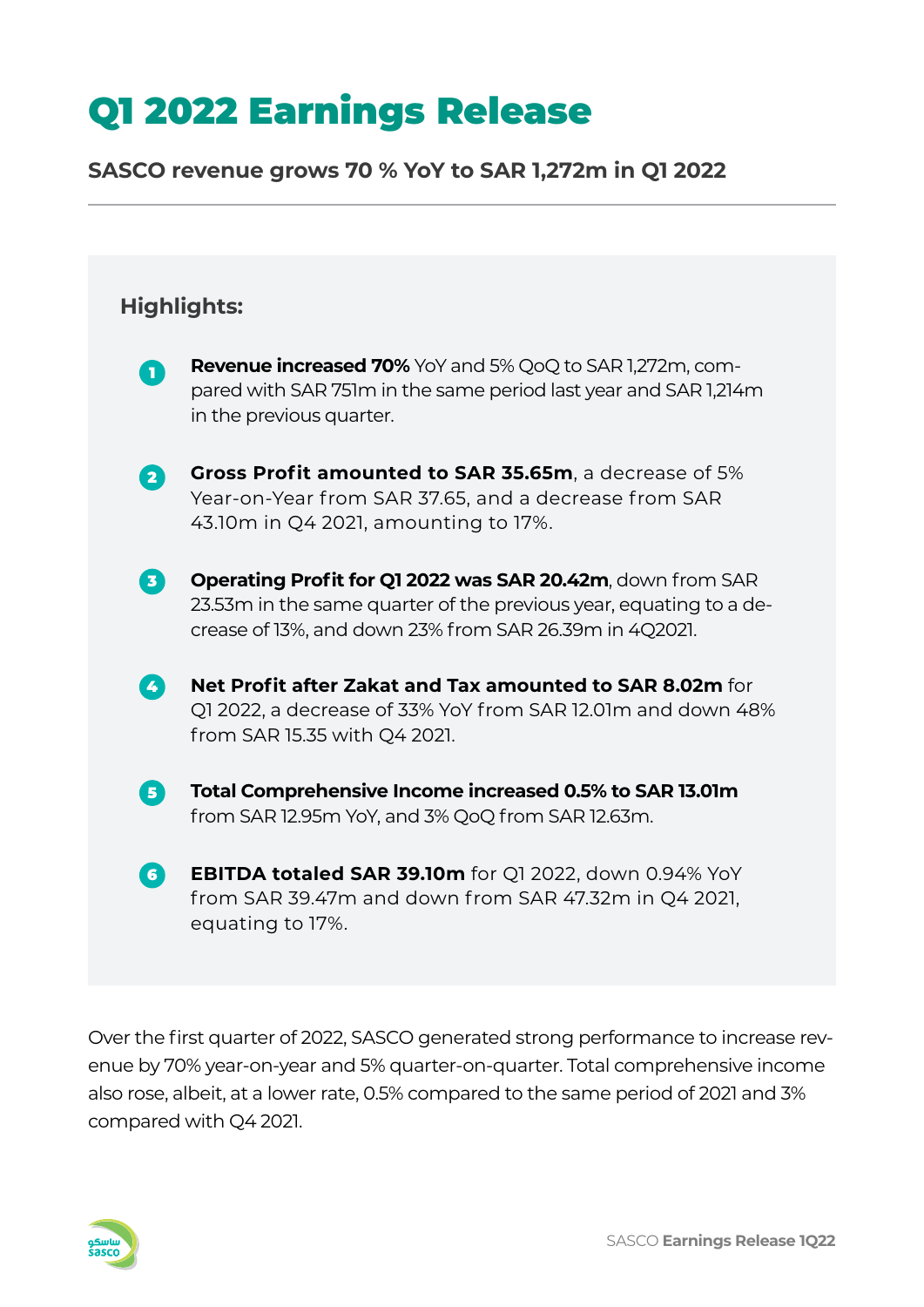Commenting on the performance of the first quarter, the SASCO Chairman of the Board, Mr. Ibrahim Alhudaithi, pointed out, "In line with our strategic goals, the Company has delivered significant top-line growth, whilst facing the ongoing macro-economic challenges, specifically in relation to changes in fuel prices and a squeeze in margin from diesel sales. On a more positive note, the impending acquisition of 80% of Naft will further strengthen our position by increasing our market share to 5%, and I have full faith in the ability of our senior management team to execute our strategy for 2022 and beyond."

| <b>SAR</b>                                                              | <b>1Q 22</b>     | <b>1Q 21</b>  | YoY %    | <b>4Q21</b>     | QoQ %        |
|-------------------------------------------------------------------------|------------------|---------------|----------|-----------------|--------------|
| <b>Revenues</b>                                                         | 1,272,474,217    | 750,541,115   | 69.5%    | 1,214,414,852   | 4.8%         |
| <b>Cost of Revenue</b>                                                  | $-1,236,819,531$ | - 712,887,872 | 73.55 %  | - 1,171,313,240 | 5.6%         |
| <b>Gross Profit</b>                                                     | 35,654,686       | 37,653,243    | $-5.3%$  | 43,101,612      | $-17.3%$     |
| G&A                                                                     | -15,232,457      | $-14,126,675$ | 7.8%     | $-16,711,987$   | $-8.9%$      |
| <b>Total Operating Income</b>                                           | 20,422,229       | 23,526,568    | $-13.2%$ | 26,389,625      | $-22.6%$     |
| Net Income for the Period Before Zakat                                  | 8,904,735        | 12,883,518    | $-30.9%$ | 16,259,417      | $-45.2%$     |
| Cost to income %                                                        | $-97%$           | $-95%$        | 2.3%     | $-96%$          | 0.8%         |
| <b>Cash Flow from Operating Activities</b><br><b>Period not Quarter</b> | 68,502,226       | 67,567,525    | 1.4%     | 375,093,034 *   | $-81.7\%$ ** |
| <b>Capital Expedinture</b>                                              | 39,524,017       | 52,641,869    | $-24.9%$ | 73,146,750      | $-46.0%$     |
| <b>Earnings per Share (SAR)</b>                                         | 0.13             | 0.20          | $-33.3%$ | 0.26            | $-47.8%$     |
| <b>Return on Equity (%)</b>                                             | 3.9%             | 5.9%          | $-40.8%$ | 6.1%            | $-42.9%$     |
| Return on Assets (%)                                                    | 0.9%             | 1.6%          | 0.6%     | 1.5%            | 0.5%         |
| <b>EBITDA</b>                                                           | 39,100,000       | 39,470,000    | $-0.9%$  | 47,270,000      | $-17.3%$     |

\* Figure indicated is Full Year Cash Flow

\*\* Figure indicated is compared to Full Year Cash Flow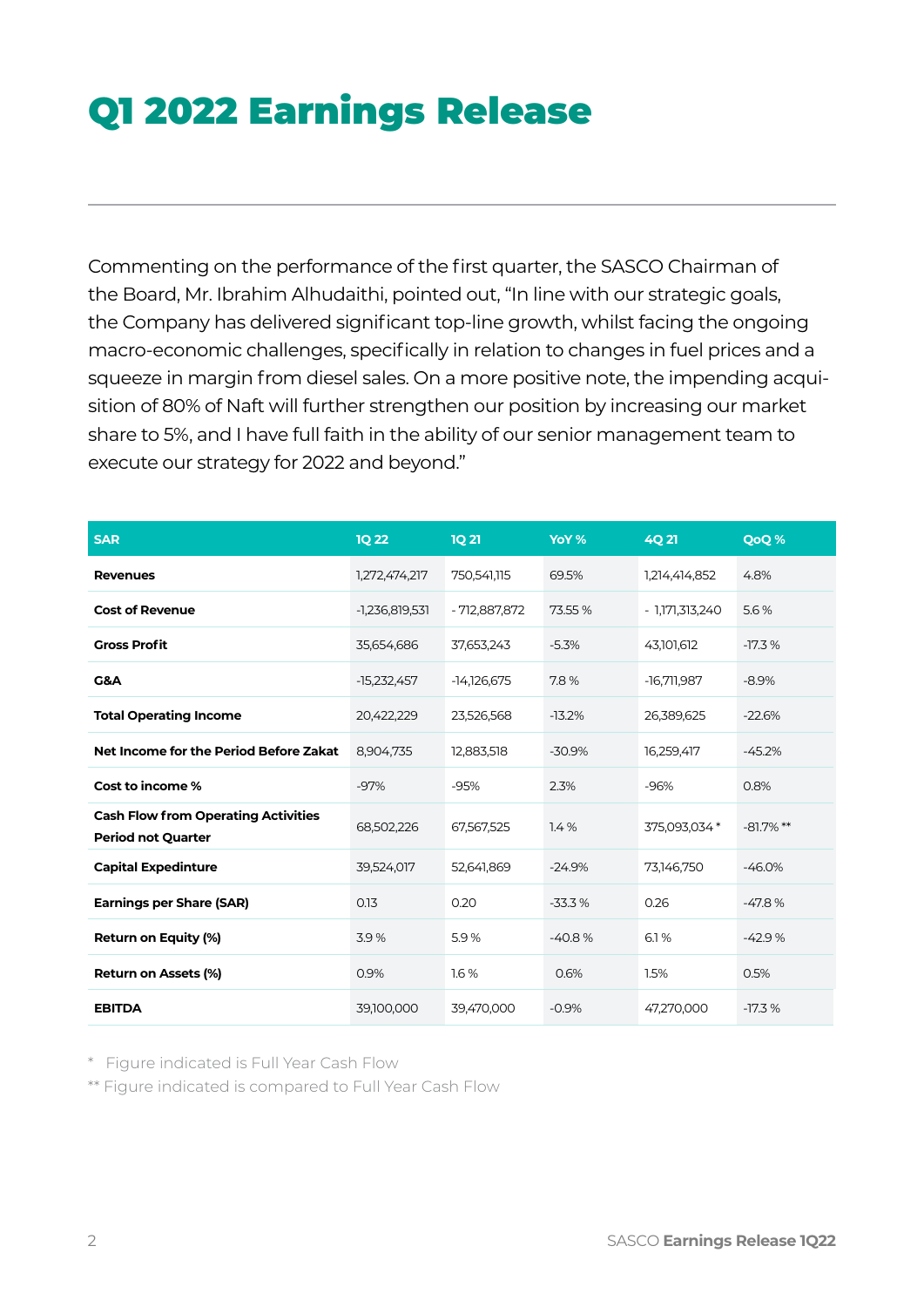- The strong revenue figures, showing significant increases compared to  $\rightarrow$ 2021, and higher than the previous quarter, were a result of strong sales over the first quarter of 2022, coming mainly from revenue in the Retail and Operation sector which accounted for 69.2% of the total revenue. The increase in revenue was complemented by the increase in comprehensive income, which rose to SAR 13.01m, an increase of 0.5% year-on-year and 3% quarter-on-quarter.
- Despite the large increases in revenue, Net Profit was lower at SAR 8.02m for the first quarter of 2022; a decrease of 33% year-on-year, and 48% lower from SAR 15.35m in 4Q 2022. When comparing to the same period of 2021, the reason for the decrease is due to the decrease in gross profit because of the inclusion of stock adjustments as a result of the changes in fuel prices in the same quarter of last year. Additionally, the Company has suspended some sites that were due to be developed, coupled with a decrease in income margin from diesel sales of 0.0022%, and an increase in operating costs, G&A expenses by 7.8% year-on-year. An increase in the IFRS 16 impact, along with a decrease in investment profits also negatively impacted the Company's net profit figures for the quarter compared with last year.
- When comparing the figures with the previous quarter, the negative impact can also be attributed to an increase in the cost of sales due to the ongoing suspension of some development sites, the continued decrease in income margin from diesel of 0.00022% along with an increase in operating costs of 5.6%.
- $\rightarrow$ The increase in IFRS 16 impact continued to negatively affect figures. However, the company also included in the previous quarter its dividend income, despite the decrease in general and administrative costs, marketing expenses, and financing costs, coupled with the increase in sales volume and other revenue. An additional note to mention is that the realized profit from liquidating the Company's portfolio amounted to SAR 8m, which was included in comprehensive income, minus the valuation of the portfolio on December 31st, 2021.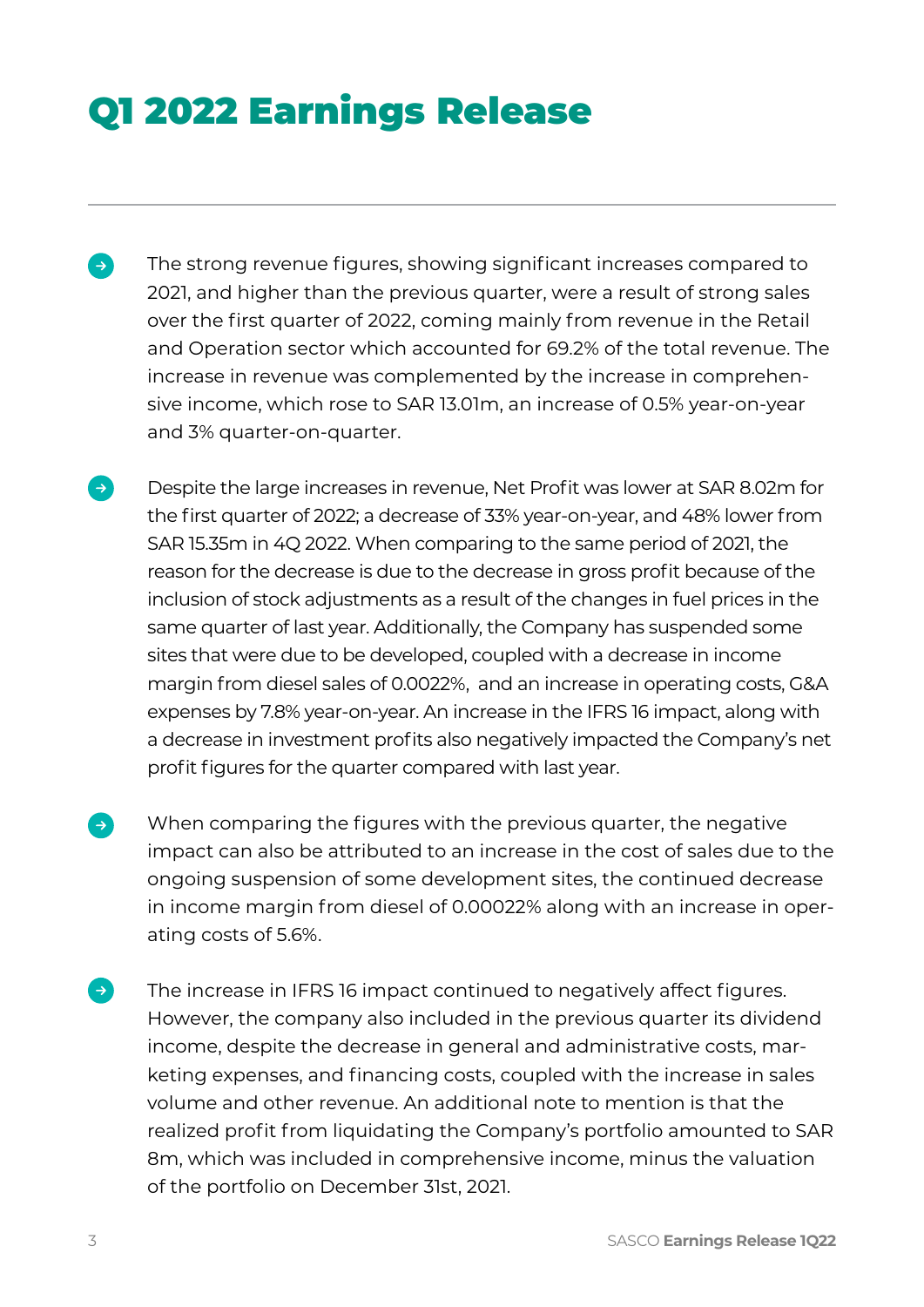### **Balance Sheet Summary:**

| <b>SAR</b>                      | <b>1Q 22</b>  | <b>1Q 22</b>  | YoY % | 4Q 21         | <b>QoQ%</b>              |
|---------------------------------|---------------|---------------|-------|---------------|--------------------------|
| <b>Non Current Assets</b>       | 3,223,772,699 | 2,728,286,168 | 18.2% | 2,816,813,901 | 14.4%                    |
| <b>Current Assets</b>           | 489,991,746   | 349,783,342   | 40.1% | 456,018,135   | 7.5%                     |
| <b>Non Current Liabalities</b>  | 2,079,835,865 | 1,706,067,152 | 21.9% | 1,732,397,363 | 20.1%                    |
| <b>Current Liabalities</b>      | 808,982,147   | 554,305,374   | 45.9% | 728,498,123   | <b>11.0%</b>             |
| <b>Shareholders Equity</b>      | 824,946,433   | 817,696,984   | 0.9%  | 811,936,550   | $1.6\%$                  |
| <b>Dividends Paid per Share</b> |               | 12,000,000    |       | 15,000,000.00 | $\overline{\phantom{a}}$ |
| <b>Retained Earnings</b>        | 33,610,662    | 27,586,440    | 21.8% | 17,522,636    | 91.8%                    |

Non-current assets increased year-on-year by 18.2%, mainly due to the advance payment for the Naft acquisition (concluded on 7th April 2022) of SAR 400m, coupled with an increase in property, plant, and equipment of approximately 7.8%. The main driver for the increase in current assets was due to a 43.9% increase in account receivables, prepaid expenses, and other assets, complemented by a 27.2% increase in net inventory and a 73.7% increase in cash and cash equivalents, mainly coming from an increase in cash generated from the company's operations in addition to borrowing.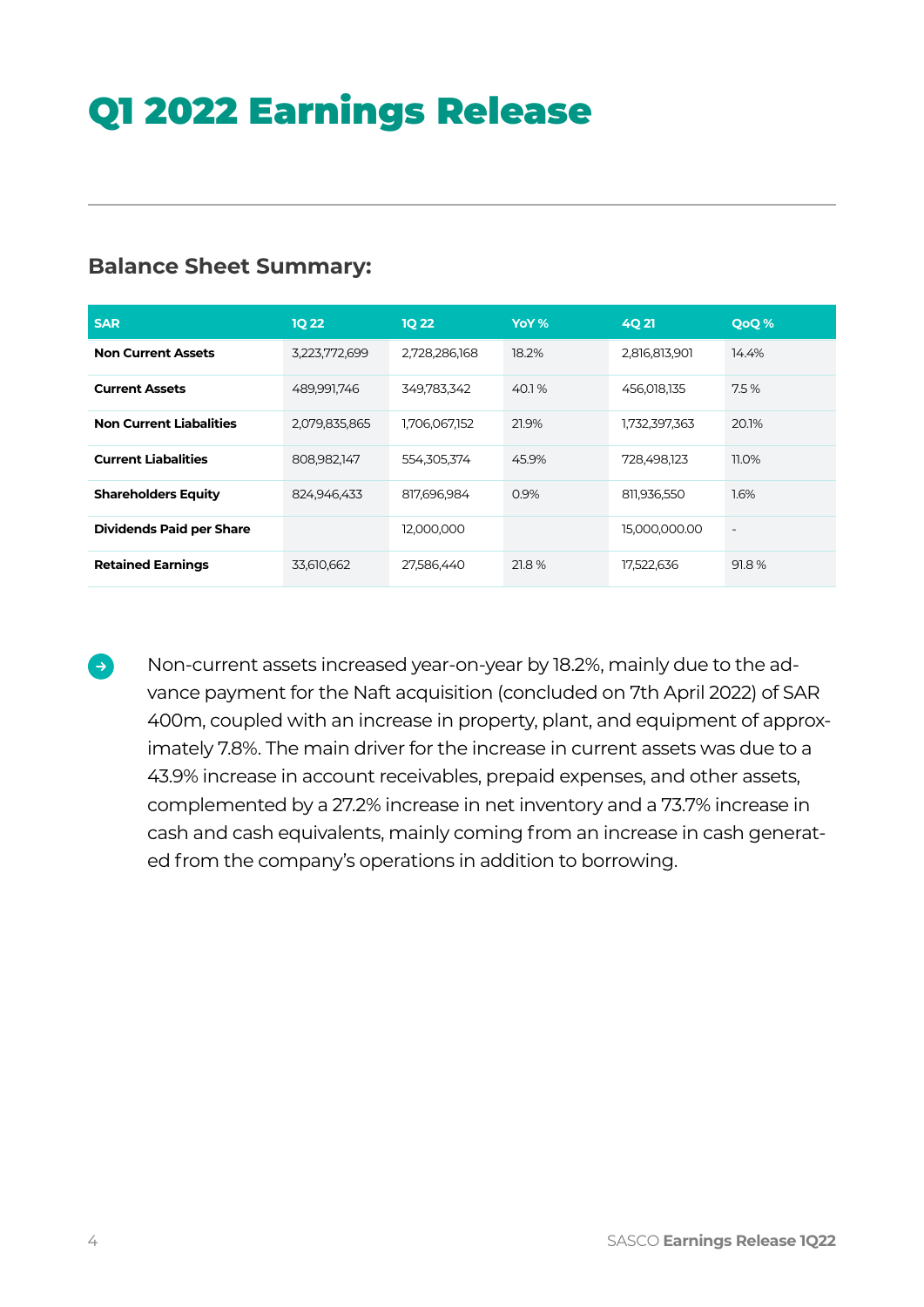- Non-current liabilities increased 21.9% year-on-year, driven mainly by a 61.1% in- $\rightarrow$ crease in Murabahat financing and long term loans mainly due to the Naft acquisition. The increase of 45.9% in current liabilities was mainly due to a 107.7% increase in the Current portion of Murabahat financing and long term loans, coupled with a 92.8% increase in accounts payables, accrued expenses, and other liabilities due to a 24.5% increase in lease liabilities and a Zakat provision increase of 24.8%.
- When comparing figures quarter-on-quarter, once again the advance pay- $\rightarrow$ ment for the Naft acquisition (concluded on 7th April 2022), along with an increase in intangible assets of 12.5% and a 14.4% increase in projects under process meant non-current assets increased 14.4% in total. When looking at current assets, a total increase of 7.5% was due to an increase in net inventory of 28.4% due to increasing the company's sites in addition to the increase in fuel prices, increase in accounts payables due to Fuel suppliers (Aramco) due to the increase in fuel prices, along with a 12.9% increase in account receivables, prepaid expenses and other assets, and a 0.3% increase in investments at fair value through profit or loss.
- Looking at non-current liabilities, which experienced a 20.1% increase quarter-on-quarter, this can be attributed to a 58.5% increase in Murabahat financing and long term loans to cover the acquisition of Naft, along with a 2.7% increase in lease liabilities -non-current portion and a 4.3% increase in employees' defined benefits obligations. Current liabilities increased by 11.0%, mainly driven by a 401.7% increase in Murabahat financing and short-term loans and a 30.5% increase in the current portion of Murabaha and long-term loans.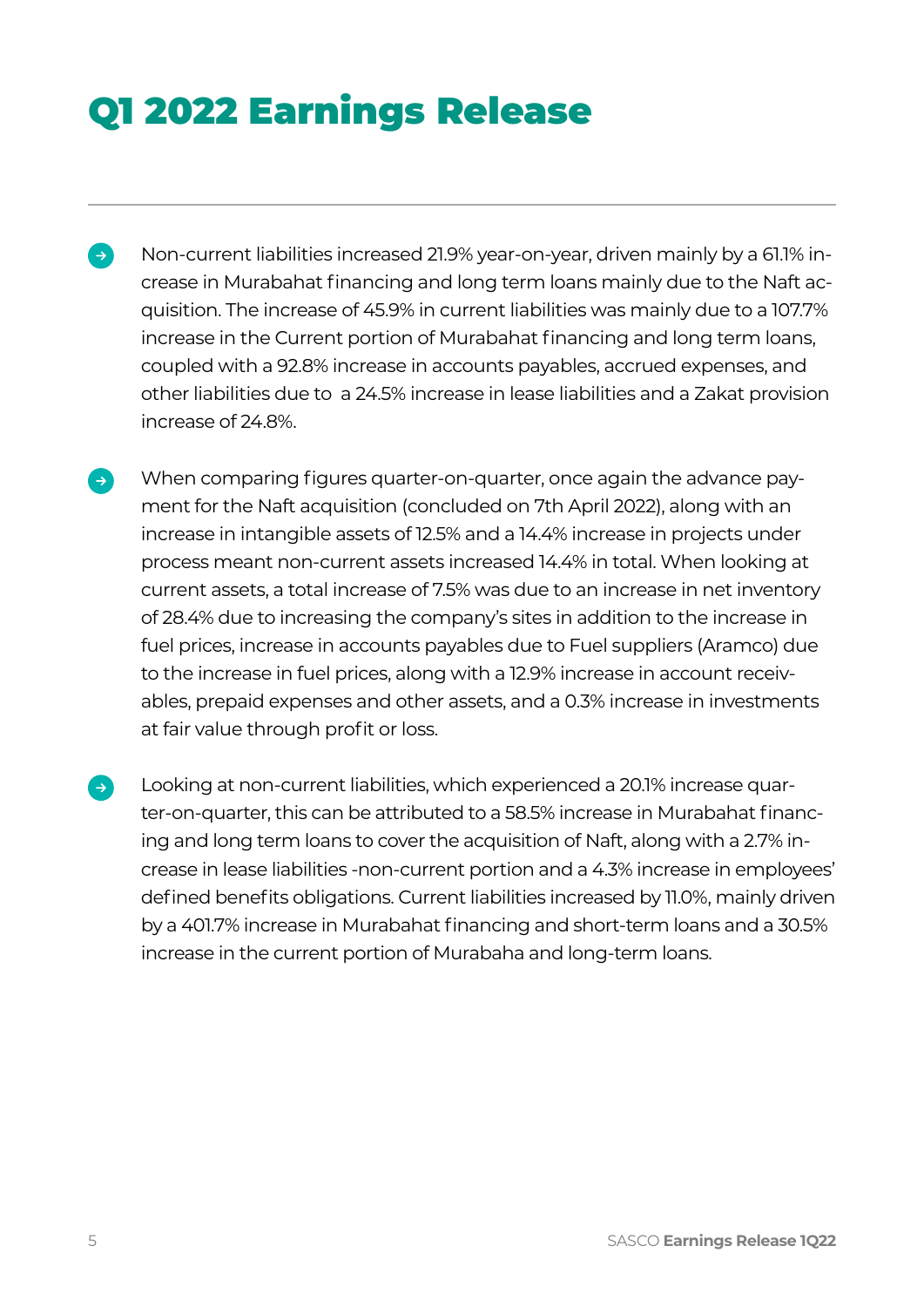## **Segment Revenue (SAR)**

|                                              | <b>1Q 22</b>  | <b>1Q 21</b> | YoY % | <b>4Q21</b>   | <b>QoQ%</b> |
|----------------------------------------------|---------------|--------------|-------|---------------|-------------|
| <b>Retail and Operation</b><br><b>Sector</b> | 1,273,920,224 | 753,136,274  | 69.1% | 1,223,679,591 | 4.1%        |
| Ostool                                       | 10,430,905    | 8,570,357    | 21.7% | 10,192,351    | 2.3%        |
| Sata                                         | 2,468,056     | 1,421,501    | 73.6% | 1,757,998     | 40.4%       |
| <b>Elemenation</b>                           | (14,344,968)  | 12,587,017)  | 14.0% | (21,215,088)  | $-32.4%$    |
| <b>TOTAL</b>                                 | 1,272,474,217 | 750,541,115  |       | 1,214,414,852 |             |

# **Segment Revenue (%)**

|                                    | <b>1Q 22</b> | <b>1Q 21</b> | 4Q 21    |
|------------------------------------|--------------|--------------|----------|
| <b>Retail and Operation Sector</b> | 100.1%       | 100.3%       | 100.8%   |
| Ostool                             | 0.8%         | 1.1%         | 0.8%     |
| Sata                               | 0.2%         | 0.2%         | 0.1%     |
| <b>Elemenation</b>                 | $-1.1%$      | $-1.7\%$     | $-1.7\%$ |

## **Segment Cost (SAR)**

|                                    | <b>1Q 22</b>    | <b>1Q 21</b>  | YoY % | 4Q 21           | QoQ%     |
|------------------------------------|-----------------|---------------|-------|-----------------|----------|
| <b>Retail and Operation Sector</b> | (1,255,704,897) | (731,438,327) | 71.7% | (1,199,197,509) | 4.7%     |
| Ostool                             | (8,370,802)     | (6,587,868)   | 27.1% | (8,020,355)     | 4.4%     |
| Sata                               | (2,121,257)     | (1,575,369)   | 34.7% | (2,010,451)     | 5.5%     |
| Elemenation                        | 14,344,968      | 12,587,017    | 14.0% | 21,203,088      | $-32.3%$ |
|                                    | (1,251,851,988) | (727,014,547) | 72.2% | (1,188,025,227) | 5.4%     |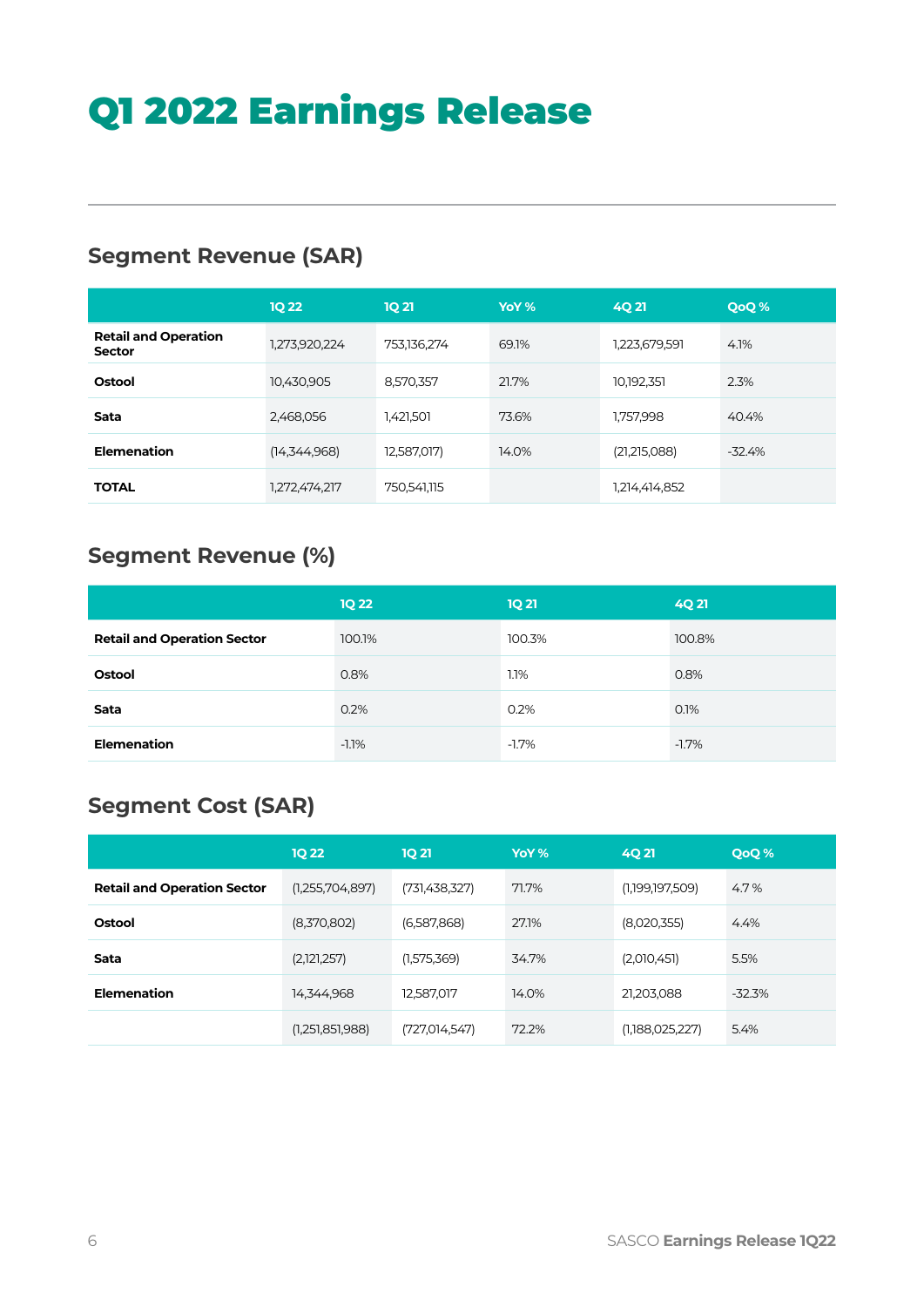### **Segment Net Income (SAR)**

|                                    | <b>1Q 22</b>             | <b>1Q 21</b>             | YoY %     | <b>4Q21</b> | <b>QoQ%</b> |
|------------------------------------|--------------------------|--------------------------|-----------|-------------|-------------|
| <b>Retail and Operation Sector</b> | 5,676,815                | 10,293,150               | $-44.8%$  | 8,913,344   | $-36.3%$    |
| Ostool                             | 2,031,122                | 1,952,122                | 4.0%      | 1,825,598   | 11.3%       |
| Sata                               | 309,299                  | (233, 838)               | $-232.3%$ | (309,115)   | $-200.1%$   |
| Investment                         | $\overline{\phantom{0}}$ | $\overline{\phantom{a}}$ |           | 4,915,840   |             |
| <b>TOTAL</b>                       | 8,017,235                | 12,011,435               | $-33.3\%$ | 15,345,667  | $-47.8%$    |

### **Segment Net Income (%)**

|                                    | <b>1Q 22</b> | <b>1Q 21</b> | <b>4Q21</b> |
|------------------------------------|--------------|--------------|-------------|
| <b>Retail and Operation Sector</b> | 70.8%        | 85.7%        | 58.1%       |
| Ostool                             | 25.3%        | 16.3%        | 11.9%       |
| Sata                               | 3.9%         | $-1.9\%$     | $-2.0\%$    |
| Investment                         | $0.0\%$      | 0.0%         | 32.0%       |

- Revenue increased significantly across all segments YoY, mainly driven by an  $\Rightarrow$ increase in Retail and Operation Sector revenue of 69.1% due to increasing the company's sites in addition to the increase in fuel prices, and Sata by 73.6% due to an improvement in sales after the cancellation of the precautionary measures.
- QoQ revenue also increased, albeit at a lower rate, driven mainly by a 40.4% in- $\rightarrow$ crease in revenue from Sata due to the reduction of travel and precautionary restrictions, whilst Retail and Operations, and Ostool also saw steady growth.
- The main drivers of the decrease in Net Profit were the increases in costs YoY  $\Rightarrow$ and QoQ, specifically with the Retail and Operations sector, which experienced a 71.7% increase compared with 2021, and a 4.7% increase compared to the previous quarter, mainly driven by a decrease in diesel sales margins of 0.0022%, increases in operating costs and higher G&A expenses, which led to a decrease in total Net Profit of 33.3% YoY and 47.8% QoQ.